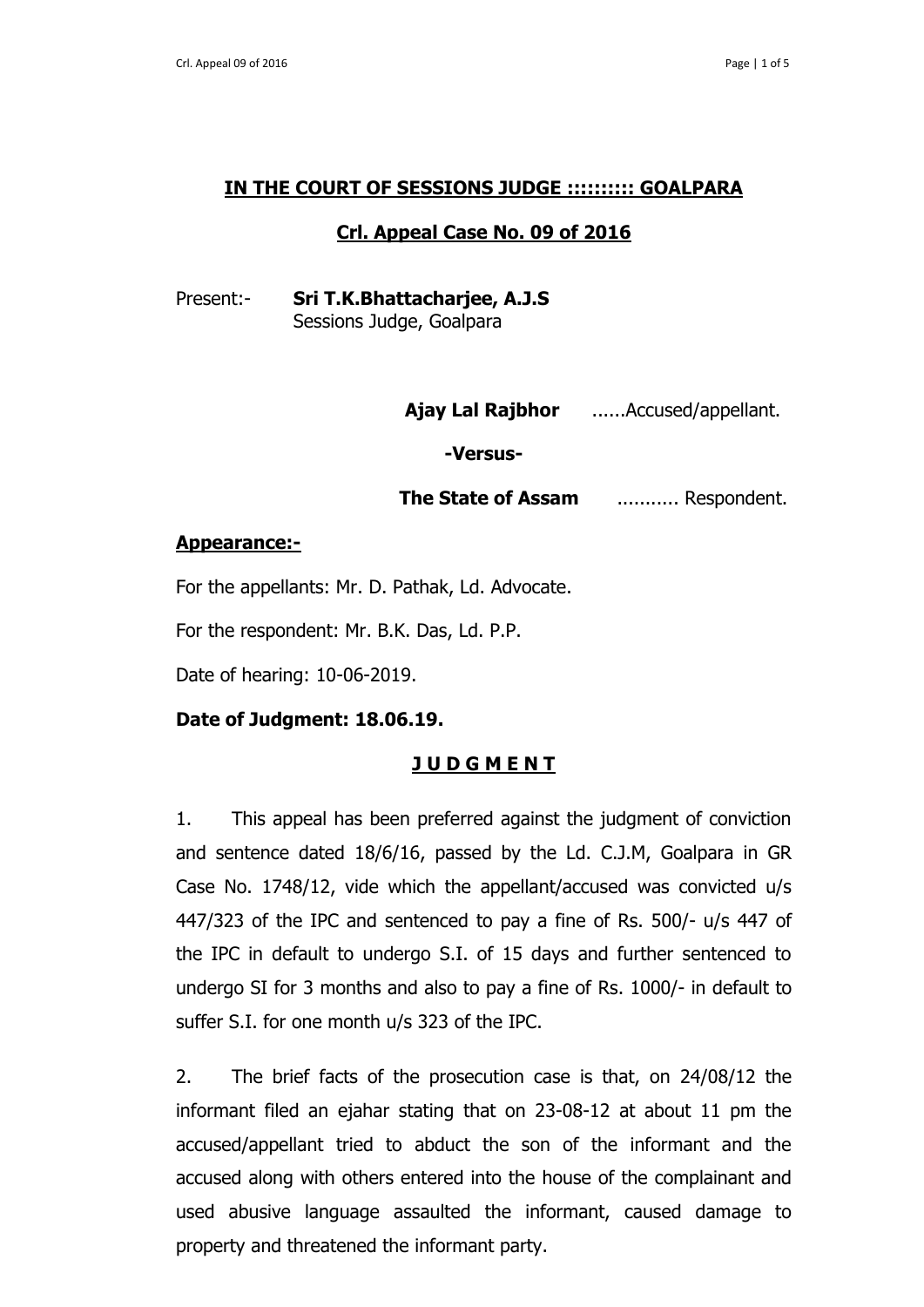Crl. Appeal 09 of 2016 **Page | 2 of 5** and 2016

3. Thereafter, on receipt of the said ejahar, Goalpara P.S Case No. 380/12 was registered u/s 447/294/307/326/506/34 of the IPC and after completion of the investigation the concerned P.S. submitted the charge sheet against the accused person (appellant) u/s 447/294/323 of the IPC. In due course of time the Ld. Lower court read out and explained to the accused person the particulars of offences u/s 447/294/323 of the IPC to which he pleaded not guilty and claimed to be tried and accordingly the trial commenced and after the trial was completed the Ld. Lower court finally convicted the accused/appellant and sentenced him as mentioned above.

4. Being highly aggrieved and dissatisfied with the aforesaid judgment and order of conviction the appellant preferred the instant appeal on the grounds set forth in the Memo of appeal .

5. The connected LCR was called for in this context from the Ld. Court below and it was perused very carefully and the respective Ld. Counsels for both sides were also heard in this context.

6. In the course of arguments, the Ld. Counsel for the appellant submitted that the appellant was convicted without appreciating the evidence on record in legal and proper perspective and in the absence of material facts which were suppressed by the prosecution, by ignoring the contradictions and exaggeration of the witnesses and as such the said order of conviction and sentences that have been challenged in this appeal are liable to be set aside. On the other hand, the Ld. P.P submitted that the convicted person was rightly convicted and leniently sentenced by the Ld. Lower court after elaborate discussion of the evidence on record and as such the impugned judgment and order of conviction and sentence is not required to be interfered with but rather the appeal is required to be dismissed.

7. In view of the contrary arguments of the respective Ld. Counsels, it is felt necessary to carefully scrutinize the entire materials available before me and determine the following :-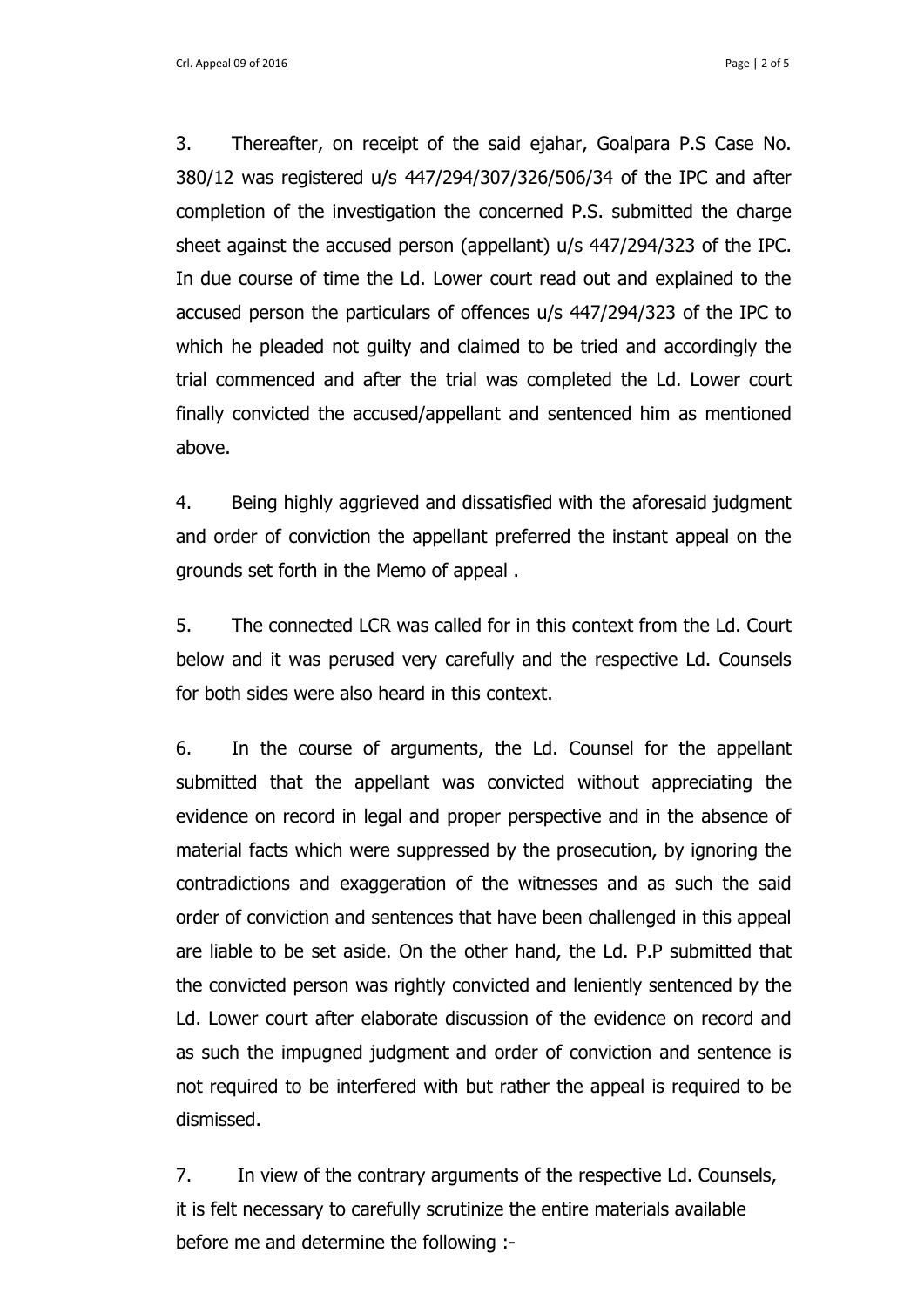### **Point for determination:-**

8. Whether the Ld. Lower court was correct in convicting the appellant u/s 447/323 of the IPC and sentencing him as specified above ?

### **Discussion , Decision and Reasons :-**

9. On perusal of the entire case record including the connected documents and also the judgment and order dated 18.06.16, passed by the Ld. Lower court, it is found that the occurrence allegedly took place on 23.08.12 at about 11 PM and thereafter the ejahar was lodged against the convicted person and others on the following day i.e. on 24.8.2012. The testimony of the informant and other witnesses show there was hue and cry in the house of the informant late at night and the PW-1, PW-3 and the PW-5 who is an independent witness supported the version of the PW-1 regarding the assault upon the PW-1.

10. The P.W.3 was Smt. Soneka Mondal, the wife of the informant and from her testimony it is found that she was present at the P.O during the occurrence and she saw the accused pulling the neck of her husband.

11. The P.W.-7 was the Medical Officer and from his medical report, the Ext.-2 , it is found that he had examined the victim on the date of occurrence i.e. on 23/08/12 at Goalapra Civil Hospital and found injuries on the back of the chest of the victim caused by blunt objects.

12. The P.W.6 was the police official who took part in the investigation of the case and subsequently submitted the charge sheet against the accused/appellant. From the cross-examination of P.W.6, it is found that no contradictions or omissions of any significant magnitude could be elicited during cross-examination of the said witness (I.O.)

13. On a careful scrutiny of the entire materials available before me including the connected documents and also the impugned judgment and order dated 18-06-16 passed by the ld. Lower Court it is found that the ld. Lower Court relied on the testimony of the PW-1 (victim) and the other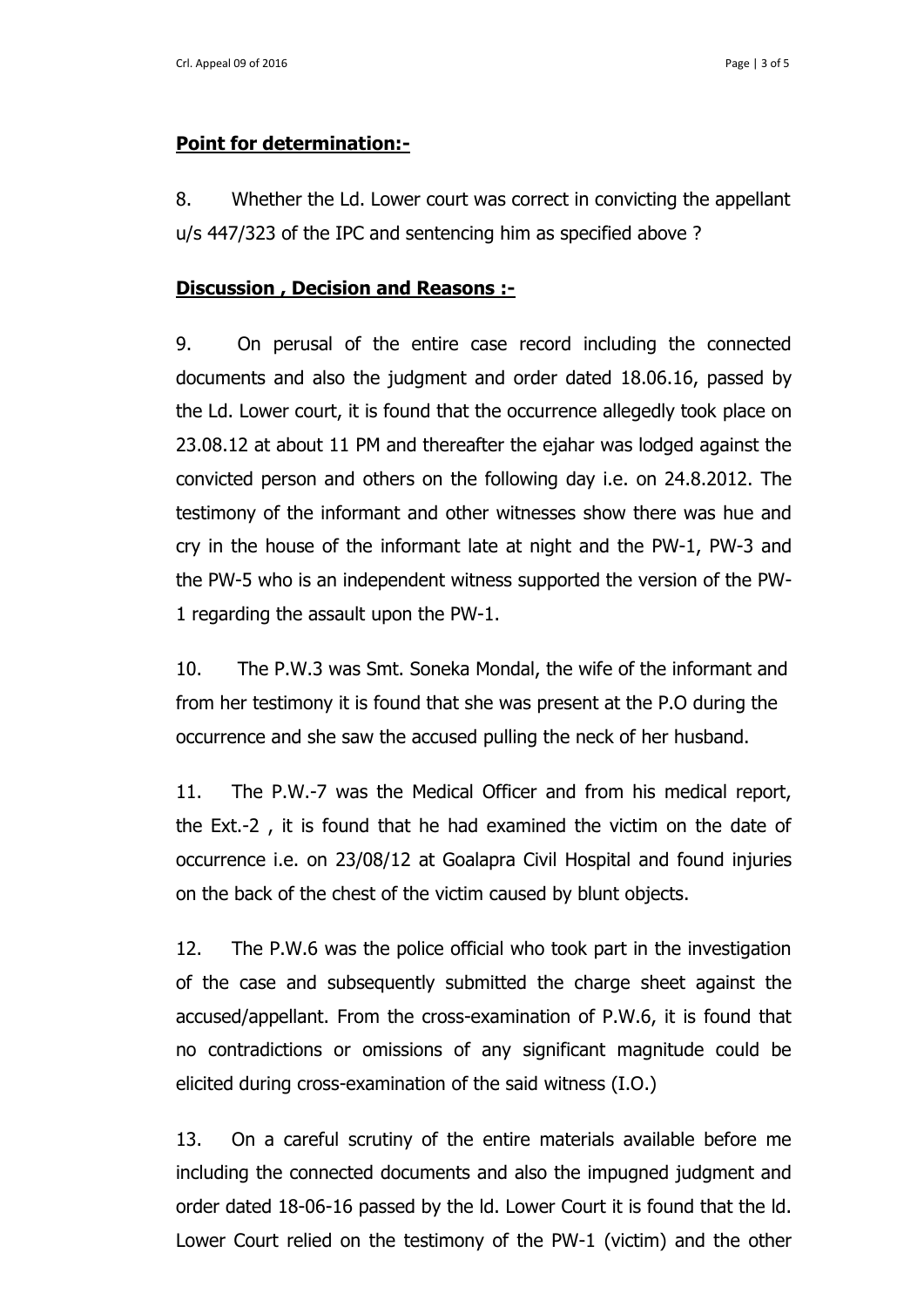witnesses including eye witnesses and also the medical evidence in arriving at the impugned decision by observing that the accused person had caused physical assault to the victim on the date of the occurrence and the Ld. Court below was pleased to convict and sentence the accused person accordingly.

14. From the LCR it is found that though the defence side crossexamined all the prosecution witnesses but the prosecution story could not be distorted significantly so far as the role of the convicted accused/appellant was concerned in the alleged occurrence as was found by the Ld. Lower court. The law is well settled that the testimony of a single witness is sufficient to prove a case provided the testimony of such a witness inspires the confidence of the Court and in the instant case the P.W.-1, the victim and other witnesses could not be cross-examined effectively in order to raise any doubts with respect to the role of the appellant and as such the testimony in the case record cannot be brushed aside without any cogent reasons. Further, the Ld. Lower court also took up all the disputed points for determination and had made elaborate discussion on the evidence adduced by the prosecution, but nevertheless, from the testimony of the victim and the other witnesses it is apparent that the accused assaulted the victim on his neck but surprisingly the testimony of the medical officer (P.W.-7) shows that the victim was found with injuries in the back of his chest which is contradictory to the oral testimony of the witnesses and as such the testimony of P.W.-7 as well as the medical report the Ext.-2 cannot be relied upon and thus, considering all the facts and circumstances of this case, I find that the ingredients of an offence u/s 323 of the IPC is lacking in the instant case and considering the entire facts and circumstances of this case, I of the opinion that the prosecution has been able to establish the guilt of the accused appellant u/s 447/352 of the IPC only beyond reasonable doubt.

15. In view of the above, the conviction and sentence of the accused/ appellant u/s 447 of the IPC is hereby upheld and the accused/ appellant is directed to pay the fine of Rs. 500/- as directed by the Ld. Lower court